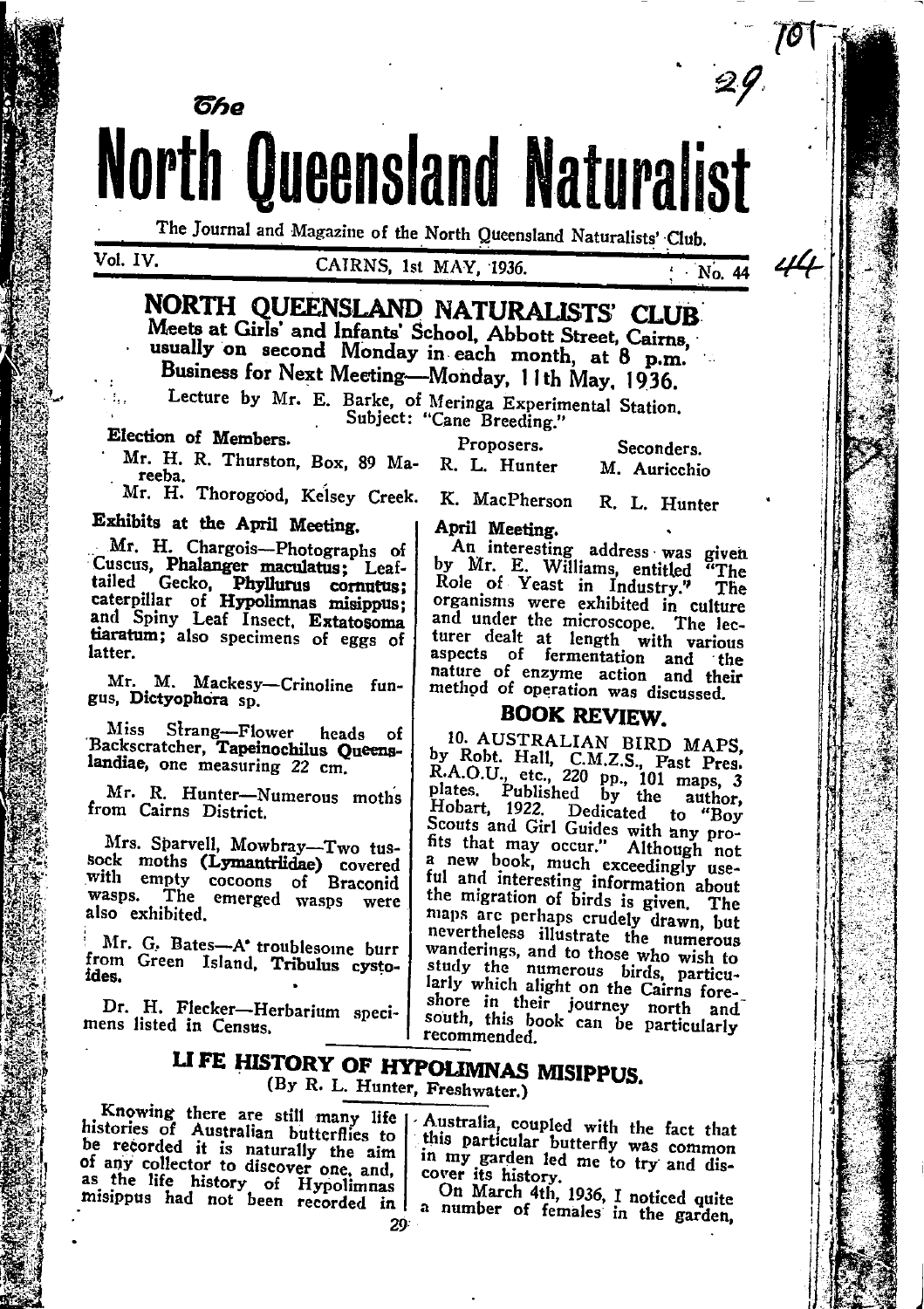## THE NORTH QUEENSLAND NATURALIST

flying short distances and walking on the ground. Watching one carefully I noticed that she seemed to be depositing eggs. After a careful search I found six eggs, one being laid on a blade of grass, various common weeds. but Portulaca oleracea, the common purslane, being favoured.

 $70$ 

 $\mathbf{V}$ 

The egg is greenish white in colour, spherical and strongly ribbed. Although various plants were close by, the young larva (which emerged in three days) chose P. oleracea and commenced to feed.

The young larva was a smoky black colour, spiny, with two hairy horns. The first instar occurred on March 11th, the larva then turning almost black with an orange coloured head,

pronounced. After two days the colour changed to a dark patterned brown, and on March 20th commenced to pupate, the pupa being fully formed on the 21st.

Most of the lifetime of the larva was spent on the ground, raising the head and forelegs to feed. I found numerous larvae at a later date, but mostly hiding away under boards, or anything in fact, that provided cover.

The pupa is a mottled brown and spiny, hung head downwards by the cremaster; it differs from H. bolina nerina insomuch that it is smaller and neater. After a duration of seven days three females emerged and three males a day later.

Butterfly--the male: Upper side more spiny and the hairy horns more | black, with two white spots on the



30

H. Chargois.

Cairns.

#### THE NORTH OUEENSLAND NATURALIST

forewing, and one larger one on the hindwing, all having purplish iridescent margins. Under side reddish brown, the white spots being larger and without the purple borders.

Female: Upper side tawny orange, outer margins black with white dots,

and a white bar next the apex of the forewing. Under side very similar to the top but much paler, and the apex of the forewing tawny orange. The sexes are very unlike, for whilst the male resembles the male of H. bolina nerina the female is very similar to Danaida chrysippus.

# A NORTHERN FORM OF SARCOCHILUS HILLII, F.v.M.

By the Rev. H. M. R. Rupp, Woy Woy, N.S.W.

Although I think it wise for thepresent to place the orchid here described in S. Hillii, I should not argue the point with any botanist who considers it deserving of specific rank. The differences between it and the typical form of Mueller's species are certainly not unimportant; but the two plants are so much alike, and so obviously closely related, that it seems to me better to regard them as conspecific than to create a new species whose validity would probably be challenged.

epiphyte collected on Mt. Dryander. North Oueensland, by Mr. Kenneth MacPherson in 1935. Specimens sent to me are now flowering in N.S.W. late in February, 1936. The general features of the plant and the structure of the flower are those of S. Hillii, the northern limit of which as recorded by Bentham and Bailey was Rockhampton. It extends southward to the South Coast area of N.S.W. The distinctions between the type form and the Mt. Drvander  $plant$  are as  $follow:$ 

The subject of this note is a small

#### S. Hillii. Type.

1. Leaves and racemes dark or dingy green, spotted.

2. Flowers white or pink, fragrant. 3. Sepals and petals orbicularovate.

4. Lateral lobes of the labellum short, with a row of red splashes inside.

5. Mid-lobe densely beset with white hairs about the margins.

6. Disk with four stout clubbed calli set transversely, the two inner ones longer than the two outer.

7. Column with two erect teeth at the top in front.

The last feature seems the most important morphologically, but is hardly sufficient to justify separation. With regard to the calli on the disk. the middle one of the three in the Mt. Dryander flower suggests a

#### Mt. Dryander Form. Leaves and racemes light green.

unspotted. Flowers white, scentless.

Sepals and petals narrower.

Lateral lobes of labellum as long as the mid-lobe, strained or heavily splashed with red inside.

Mid-lobe with orange margins, less densely beset with white hairs.

Disk with three stout clubbed calli, the middle one taller and stouter than the two outer, and double-headed. Column devoid of teeth.

union of the two inner ones in the type.

I suggest that Mr. MacPherson's plant be known as S. Hillii var. tricalliatus.

# CENSUS OF NORTH QUEENSLAND PLANTS-(Continued)

(Figures after plants indicate flowering months)

Eucalyptus,

Torelliana, F. v. M. Cadagai. 5 to 2. Pt. Douglas (Mocatta), Trinity B. (Blakely), Atherton (Blakely), **Research**  $31$ 

Sea View (Blakely), Ingham  $(Mocatta)$ . abergiana, F.v.M. Rockingham Bay Bloodwood. 2. 3. Nr. Rockingham B. (Dall.).